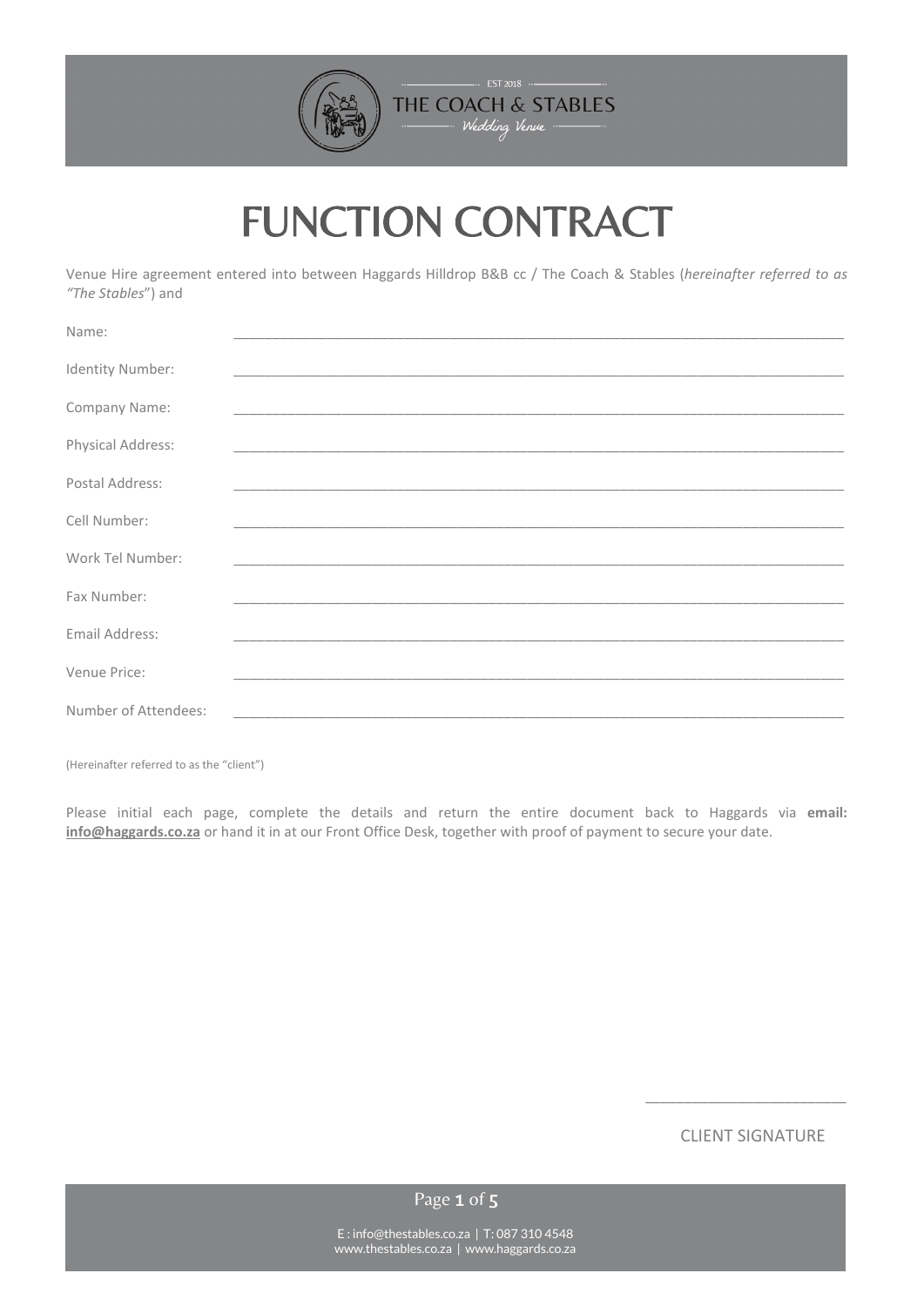

## A. INFORMATION SHEET

Please read and acknowledge the below mentioned information as it forms part of the agreement between "The Stables" and the "Client".

## 1. VENUE HIRE

Full Venue Hire plus the applicable retainer deposit and/or Bar deposit with your signed contract is required to secure your date.

### 2. ACCOMMODATION

- 2.1 To ensure legal compliance with the South African Immigration Act of 2004 it is necessary for group rooming lists to include the following information for individual guests, who are non-South African residents. Surname / First Name / Passport No. / Residential Status / Residential Address / Home Telephone Number / Mobile Telephone Number / Office Telephone Number / E-mail Address.
- 2.2 Rates are quoted as required and might allow for group discounts. All quotes are valid for 48 hours only.
- 2.3 Check-In is strictly 13h00 for all guests and Check-Out is 10h30.
- This might vary due to current COVID and Government Restrictions.
- 2.4 No children are allowed to be left unattended at ANY TIME.
- 2.5 Full Payment is required for any booking at the Lodge. Any extras are payable on departure at the Lodge Reception.

### 3. CATERING

3.1 Catering at The Stables is outsourced and is solely the responsibility of the Client to arrange all catering and equipment for the Function / Event / Conference.

#### 4. BAR SERVICES

- 4.1 Self-Service Bar Stocked as Preferred. E-mail confirmation will be required.
- No Cash Retainer Deposit will be calculated according to the value of stock required.
- 4.2 No other beverages and/or alcohol may be brought onto the property, into the accommodation, Honesty Bar or Venue by the Client or his/her guest/s for consumption on the premises. The Client will forfeit their entire Retainer Deposit should this happen.
- 4.3 No unruly behaviour at the Lodge or Venue and immediate surroundings of both premises will be tolerated and shall be dealt with swiftly.
- 4.4 Last Round will be Called 30 minutes prior to Curfew Times. This depends on current Government and Lockdown Restrictions. Otherwise 23h30 during normal operating hours and/or as pre-arranged with the Client.

# CLIENT SIGNATURE

\_\_\_\_\_\_\_\_\_\_\_\_\_\_\_\_\_\_\_\_\_\_\_\_\_\_\_\_

Page 2 of 5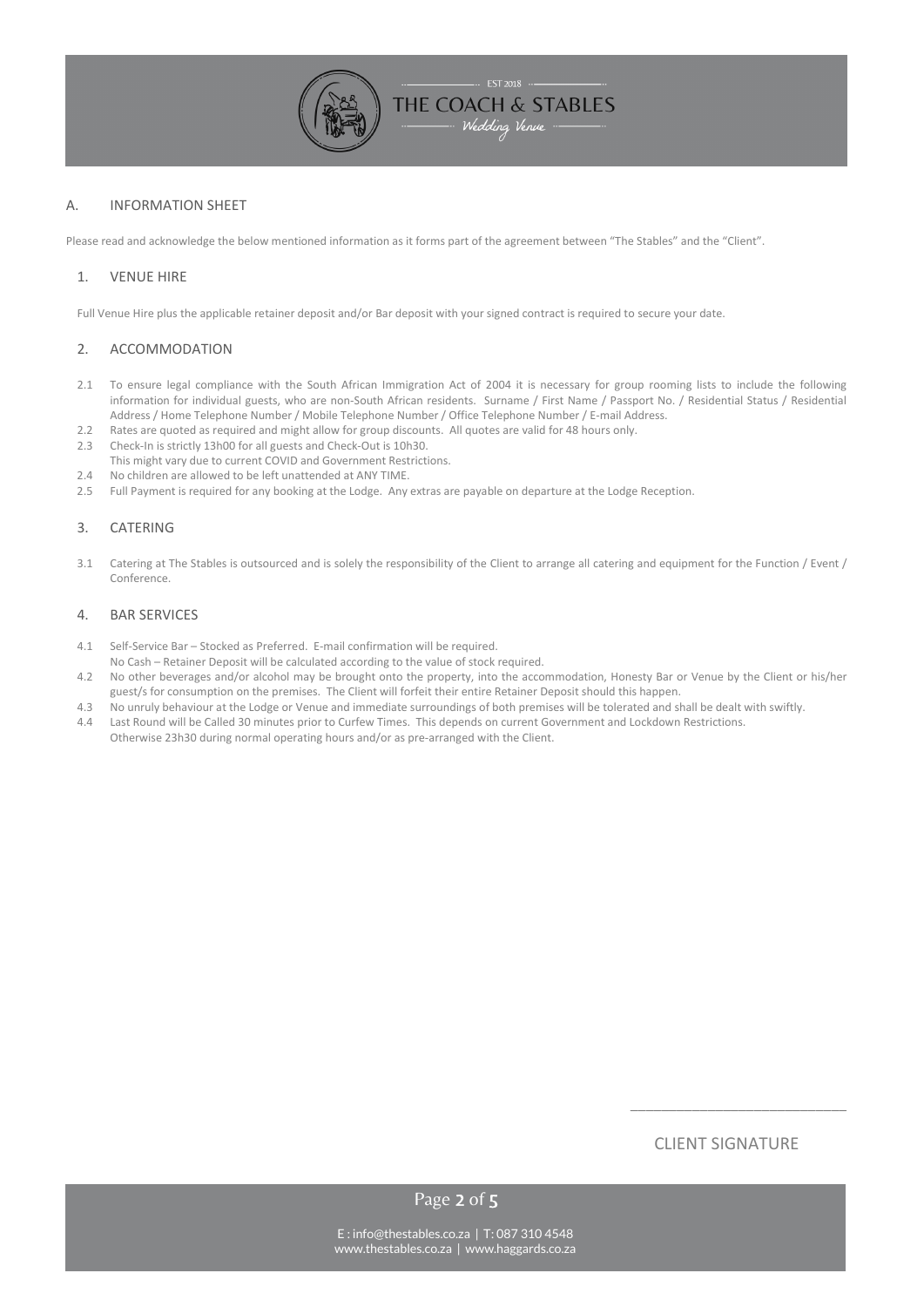

### 5. SET UP AND CUT OFF TIMES

- 5.1 Set Up Times for the Venue will be on the same day no earlier than 07h30 am. Any other arrangements should be made in writing and confirmed via the Lodge.
- 5.2 The Stables Reserves the Right to show the Venue to potential customers during / after the set-up time of such Function.

#### 6. MUSIC AND SOUND LEVELS

- 6.1 The Stables reserves the right to reduce the volume of the music. Last song to be played 15 minutes before Curfew Time.
- 6.2 Current Government Restrictions and Curfew Times are strictly to be adhered to.

### 7. FURNITURE, EQUIPMENT AND FIXTURES

- 7.1 The provision of The Stables' standard furniture and equipment is at no extra charge.
- Included in the hire are the Standard Tables and chairs for the Venue. (Detail hereof can be e-mailed on request)
- 7.2 Any additional items should be supplied or hired by the client at the client's cost, i.e. different shaped tables, chairs, linen, crockery, cutlery etc.<br>7.3 No fireworks will be allowed on The Coach & Stables' property
- 7.3 No fireworks will be allowed on The Coach & Stables' property at any time and no exceptions will be made.
- 7.4 No live animals will be allowed on The Coach & Stables' property at any time, unless arranged with management prior to the function.
- 7.5 Candles may not be placed directly on the tables or any surfaces.
- Any candle wax on the tables or any other surfaces will be charged an additional cleaning or damages fee.
- 7.6 The Stables reserves the right to remove the candles if necessary. Candle holders should be wide enough to ensure no wax damage to any surfaces.
- 7.7 No permanent alterations are allowed, including nails or hooks in the walls, roof, roof trusses or frames.
- Any damage to The Stables' property including the floor (laminated / removable stickers etc.) beyond reasonable wear and tear will be charged accordingly.
- 7.8 Legislation prohibits smoking in public areas. Rooms and all Function Venue areas are non-smoking. Guests are required by Law to smoke in designated smoking areas. No concessions will be made.

### 8. RISK/LOSS/DAMAGES

- 8.1 A Retainer Deposit is required and refundable 14 days after the Function/Event once all damages and lost items are subtracted. This amount will be calculated individually depending on the type of Function/Event.
- 8.2 No paper confetti, streamers, feathers, rice or any non-biodegradable items are allowed at The Stables.
- You are welcome to use flower petals, bird seed, popcorn or any biodegradable items.
- 8.3 While The Stables does feature emergency water tanks, we shall not be held liable for interruptions of services (water, electricity, sanitary services).
- 8.4 Whilst every precaution will be taken to ensure the safeguarding of your belongings, The Stables will not be held liable for loss or damage to any property whatsoever (décor props, gifts, valuables, etc.). We recommend that all personal and valuable property be removed directly after the Function/Event.
- 8.5 Décor and props must be removed by 11.00am on the day following the Function/Event. The Client will be charged if The Stables has to remove/store anything to get the Venue ready for another Event. These items can then only be collected after arrangements have been made for collection as we won't open the Venue after hours. The Stables does not accept any liability for the loss or damage to any of these items during this neriod

CLIENT SIGNATURE

\_\_\_\_\_\_\_\_\_\_\_\_\_\_\_\_\_\_\_\_\_\_\_\_\_\_\_\_

Page 3 of 5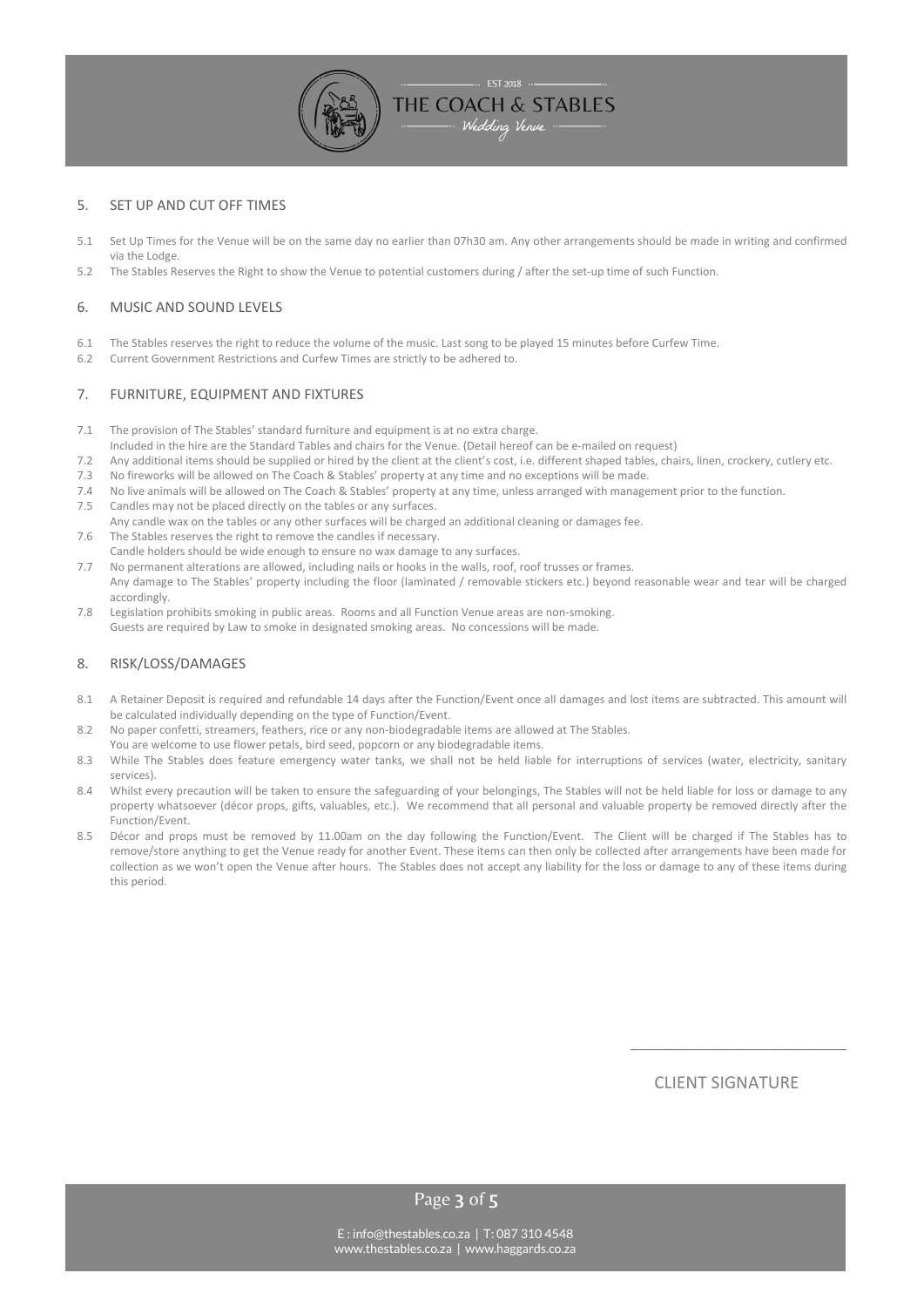

- 8.6 The Client shall be held responsible and billed accordingly for any damage/s which may occur by the Supplier/s during the set-up or break down operations of the Function.
- 8.7 The Client shall not be entitled to: Paint, affix or attach any matter to the walls or floors of the function room. Drive into the walls, floors, partitions, trusses, doors of the function room any screws, nails or the like.
- 8.8 The Stables, its employees or any person employed at any function will not be held liable for any loss or injury to persons, due to negligence or any other cause whatsoever.
- 8.9 The Stables reserves the right to refurbish and upgrade the venue from time to time.
- 8.10 The Stables, its employees and/or Agents will not be held liable for any loss of/or damage to guests' property while utilizing this facility, nor will The Stables, its Employees and/or Agents be held liable for any personal injury sustained, harm caused in whatever manner, or death caused due to personal injuries sustained, harm caused or whatever other cause resulting in death, whether the damage, injury, harm or death were occasioned by negligence, gross negligence, or otherwise on the part of The Stables, its employees and/or Agents. Minor children remain the responsibility of the parents/guardians and must at all times be accompanied by a responsible adult whilst using the Lodge/Pool area and Deck facilities.
- 8.11 The Stables reserves the right to cancel any booking forthwith and without liability on its part in the event of any damage to, or destruction of the venue by fire, shortage of labour, strikes, industrial unrest, or any other cause beyond the control of The Stables, which shall prevent it from performing its obligations. In these circumstances every effort will be made to find an alternative venue.
- 8.12 The client must confirm all changes and cancellations in writing.
- 8.13 The Stables is not responsible financially, legally or in any other way in the event that a function is cancelled through an act of God or through sabotage.

### 9. RESCHEDULING OF A DATE

- 9.1 The postponement of a function is considered a cancellation. Please refer to cancellation policy.
- 9.2 The Client must confirm all changes and cancellations in writing.

#### 10. CANCELLATION POLICY

- 10.1 NO Refunds for ANY Cancellations. Any Cancellation due to COVID and/or Government Restrictions will result in the Client been able to move their date to any other Available date.
- 10.2 The Client must confirm all changes and cancellations in writing.

#### 11. MARKETING MATERIAL

The client hereby grants The Stables permission to use copies of the photographs and video(s) produced for your function under this service agreement including your image/s, likeness, for marketing and advertising purposes.

CLIENT SIGNATURE

\_\_\_\_\_\_\_\_\_\_\_\_\_\_\_\_\_\_\_\_\_\_\_\_\_\_\_\_

Page 4 of 5